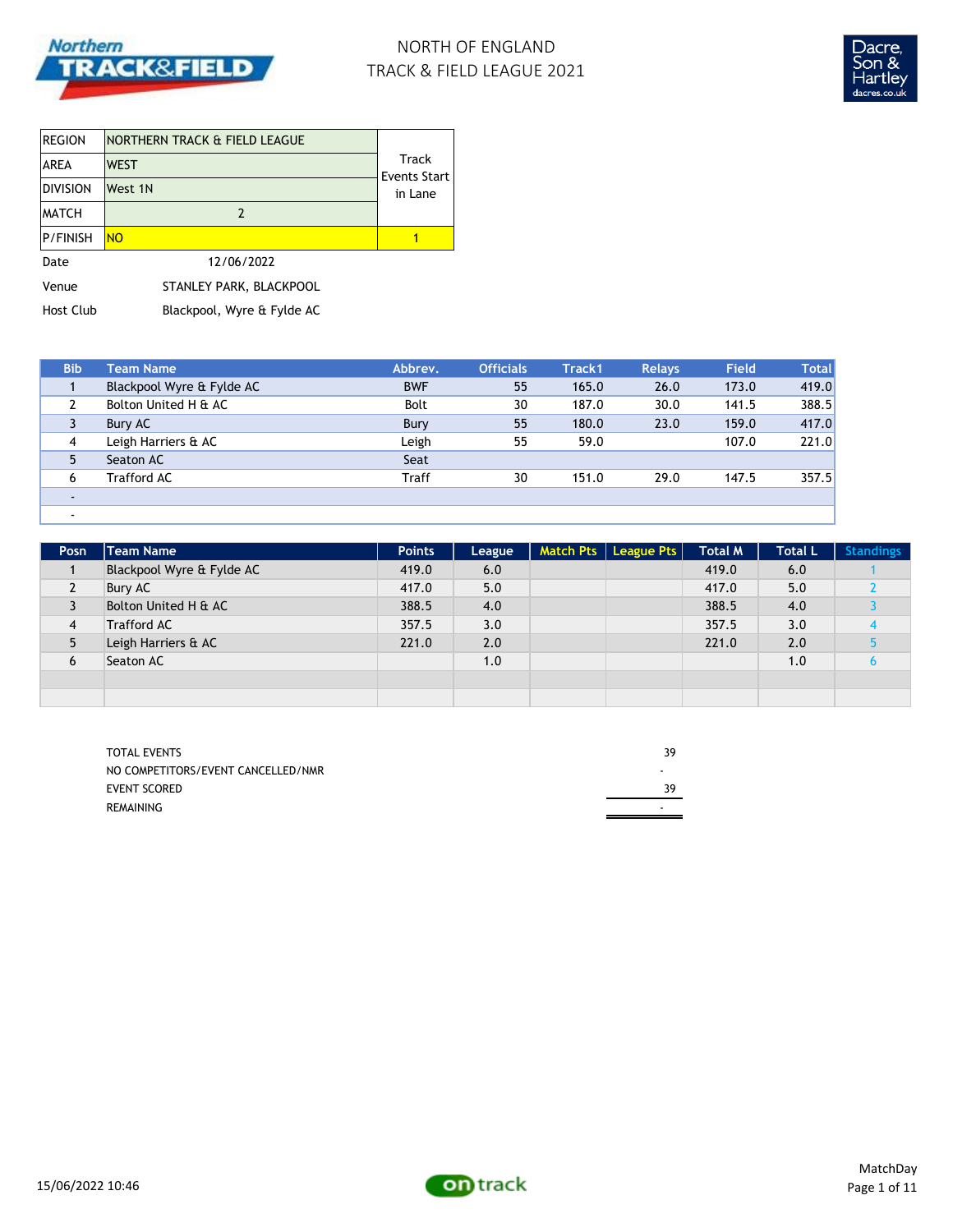



### **West 1N STANLEY PARK, BLACKPOOL**

| <u>100m Men A</u> |              |                          | Wind        | 3.6     | <u>100m Men B</u> |    |                                   | Wind         | 3.7   |
|-------------------|--------------|--------------------------|-------------|---------|-------------------|----|-----------------------------------|--------------|-------|
| Posn              |              | No. Athlete              | Club        | Perf    | Posn              |    | No. Athlete                       | Club         | Perf  |
| $\mathbf{1}$      | 2            | Benjamin TO              | Bolt        | 11.1    | 1                 |    | 11 Henry MANSON (U17)             | <b>BWF</b>   | 11.3  |
| $\overline{2}$    | 1            | Joel ELPHICK (U20)       | <b>BWF</b>  | 11.5    | 2                 |    | 66 Anthony GARDINER (U20)         | Traff        | 11.4  |
| 3                 | 3            | Natan WITKOWSKI (U20)    | Bury        | 11.6    | 3                 |    | 22 Jake HARWOOD (U17)             | <b>Bolt</b>  | 11.5  |
| 4                 | 6            | Luciano LIMA             | Traff       | 11.7    | 4                 |    | 44 Daniel VENABLES (U20)          | Leigh        | 12.0  |
| 5                 | 4            | Ethan JEFFRIES (U17)     | Leigh       | 12.1    | 5                 |    | 33 Hashim SHAH                    | Bury         | 12.5  |
| 6                 |              |                          |             |         | 6                 |    |                                   |              |       |
| 7                 |              |                          |             |         | 7                 |    |                                   |              |       |
| 8                 |              |                          |             |         | 8                 |    |                                   |              |       |
| 200m Men A        |              |                          | Wind        | 02.6    | 200m Men B        |    |                                   | Wind         | 01.8  |
| Posn              |              | No. Athlete              | Club        | Perf    | Posn              |    | No. Athlete                       | Club         | Perf  |
| $\mathbf{1}$      | 1            | Joel ELPHICK (U20)       | <b>BWF</b>  | 23.2    | 1                 | 11 | Henry MANSON (U17)                | <b>BWF</b>   | 23.2  |
| 2                 | 2            | Mark LINTOTT (U17)       | Bolt        | 23.3    | 2                 | 22 | Vincent WORTHINGTON (U17 Bolt)    |              | 24.0  |
| 3                 | 6            | Anthony GARDINER (U20)   | Traff       | 24.0    | 3                 |    | 33 Harvey ROSSINGTON-ROSE (LBury  |              | 24.2  |
| 4                 | 4            | Daniel VENABLES (U20)    | Leigh       | 24.2    | 4                 |    | 44 Ethan JEFFRIES (U17)           | Leigh        | 25.2  |
| 5                 | 3            | Akshay MALHOTRA          | Bury        | 24.5    | 5                 |    | 66 Vincent CORRIGAN (U17)         | Traff        | 26.6  |
| 6                 |              |                          |             |         | 6                 |    |                                   |              |       |
| 7                 |              |                          |             |         | 7                 |    |                                   |              |       |
| 8                 |              |                          |             |         | 8                 |    |                                   |              |       |
| 400m Men A        |              |                          |             |         | 400m Men B        |    |                                   |              |       |
| Posn              |              | No. Athlete              | Club        | Perf    |                   |    | Posn No. Athlete                  | Club         | Perf  |
| 1                 | 2            | Benjamin TO              | Bolt        | 53.9    | 1                 | 11 | Michael BRENT-REID                | <b>BWF</b>   | 54.7  |
| $\overline{2}$    | 1            | Daniel KEARNEY           | <b>BWF</b>  | 54.0    | 2                 | 33 | <b>Conor WILKINSON</b>            | Bury         | 56.0  |
| 3                 | 3            | Akshay MALHOTRA          | Bury        | 57.1    | 3                 |    | 22 Martin REID                    | Bolt         | 57.2  |
| 4                 | 4            | Daniel VENABLES (U20)    | Leigh       | 57.8    | 4                 |    | 44 Campbell READEY-WILLIAMS Leigh |              | 58.0  |
| 5                 | 6            | <b>Richard WORKMAN</b>   | Traff       | 60.8    | 5                 |    | 66 Jacob FLETCHER                 | <b>Traff</b> | 58.3  |
| 6                 |              |                          |             |         | 6                 |    |                                   |              |       |
| 7                 |              |                          |             |         | 7                 |    |                                   |              |       |
| 8                 |              |                          |             |         | 8                 |    |                                   |              |       |
| 800m Men A        |              |                          |             |         | 800m Men B        |    |                                   |              |       |
|                   |              | Posn No. Athlete         | Club        | Perf    |                   |    | Posn No. Athlete                  | Club         | Perf  |
| $\mathbf{1}$      | $\mathbf{1}$ | Luke MINNS               | BWF         | 01:56.0 | $\mathbf{1}$      |    | 33 Conor WILKINSON                | Bury         | 02:05 |
| 2                 | 2            | <b>Thomas LANCASHIRE</b> | Bolt        | 01:58.7 | 2                 |    | 11 Matthew HOLTON (U17)           | <b>BWF</b>   | 02:07 |
| ર                 | ર            | <b>Reniamin COOP</b>     | <b>Runy</b> | 02.00A  | $\mathbf{R}$      |    | 66 David ROWERS                   | Traff        | 02.07 |

### **Match 2 12/06/2022**

| 100m Men B |    |                           | Wind       | 3.7  |
|------------|----|---------------------------|------------|------|
| Posn       |    | No. Athlete               | Club       | Perf |
| 1          | 11 | Henry MANSON (U17)        | <b>BWF</b> | 11.3 |
| 2          |    | 66 Anthony GARDINER (U20) | Traff      | 11.4 |
| 3          |    | 22 Jake HARWOOD (U17)     | Bolt       | 11.5 |
| 4          |    | 44 Daniel VENABLES (U20)  | Leigh      | 12.0 |
| 5          |    | 33 Hashim SHAH            | Bury       | 12.5 |
| 6          |    |                           |            |      |
| 7          |    |                           |            |      |
| C          |    |                           |            |      |

| ט ווא <i>ו</i> זוועט |                                   | YYIIIU     | UΙ |
|----------------------|-----------------------------------|------------|----|
| Posn                 | No. Athlete                       | Club       | Pe |
| 1                    | 11 Henry MANSON (U17)             | <b>BWF</b> | 23 |
| 2                    | 22 Vincent WORTHINGTON (U17 Bolt) |            | 24 |
| 3                    | 33 Harvey ROSSINGTON-ROSE (L Bury |            | 24 |
| 4                    | 44 Ethan JEFFRIES (U17)           | Leigh      | 25 |
| 5                    | 66 Vincent CORRIGAN (U17)         | Traff      | 26 |
| 6                    |                                   |            |    |
|                      |                                   |            |    |

|   | uum men b |                                   |            |      |
|---|-----------|-----------------------------------|------------|------|
|   |           | osn No. Athlete                   | Club       | Perf |
|   |           | 1 11 Michael BRENT-REID           | <b>BWF</b> | 54.7 |
|   |           | 2 33 Conor WILKINSON              | Bury       | 56.0 |
|   |           | 3 22 Martin REID                  | Bolt       | 57.2 |
| 4 |           | 44 Campbell READEY-WILLIAMS Leigh |            | 58.0 |
|   |           | 5 66 Jacob FLETCHER               | Traff      | 58.3 |
| 6 |           |                                   |            |      |
| 7 |           |                                   |            |      |
|   |           |                                   |            |      |

|      | 800m Men A |                                |            |         |    |    | 800m Men B              |            |         |  |  |  |
|------|------------|--------------------------------|------------|---------|----|----|-------------------------|------------|---------|--|--|--|
| Posn |            | No. Athlete                    | Club       | Perf    |    |    | Posn No. Athlete        | Club       | Perf    |  |  |  |
|      |            | Luke MINNS                     | <b>BWF</b> | 01:56.0 | 1  |    | 33 Conor WILKINSON      | Bury       | 02:05.8 |  |  |  |
|      | 2          | <b>Thomas LANCASHIRE</b>       | Bolt       | 01:58.7 | 2  |    | 11 Matthew HOLTON (U17) | <b>BWF</b> | 02:07.2 |  |  |  |
| 3    | 3          | Benjamin COOP                  | Bury       | 02:00.4 | 3. |    | 66 David BOWERS         | Traff      | 02:07.7 |  |  |  |
| 4    | 6          | Laurence SKIDMORE              | Traff      | 02:02.0 | 4  | 22 | Martin REID             | Bolt       | 02:07.9 |  |  |  |
| 5.   | 4          | Campbell READEY-WILLIAMS Leigh |            | 02:10.9 | 5. |    | 44 Chris WILKINSON      | Leigh      | 02:20.9 |  |  |  |
| 6    |            |                                |            |         | 6  |    |                         |            |         |  |  |  |
|      |            |                                |            |         |    |    |                         |            |         |  |  |  |
| 8    |            |                                |            |         | 8  |    |                         |            |         |  |  |  |



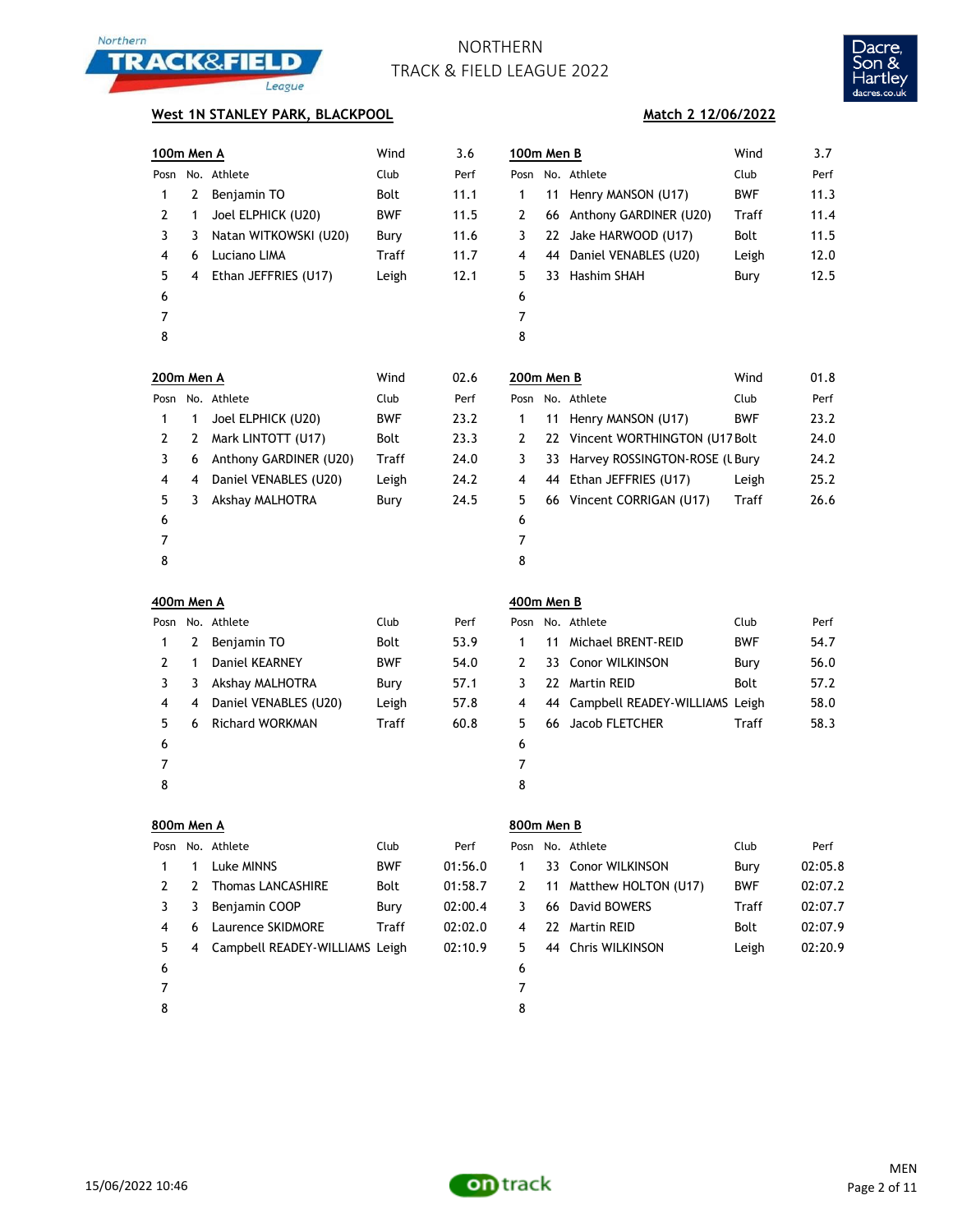



## **West 1N STANLEY PARK, BLACKPOOL Match 2 12/06/2022**

| 1500m Men A        |              |                          |              |         | 1500m Men B    |    |                       |            |         |
|--------------------|--------------|--------------------------|--------------|---------|----------------|----|-----------------------|------------|---------|
|                    |              | Posn No. Athlete         | Club         | Perf    |                |    | Posn No. Athlete      | Club       | Perf    |
| 1                  | 2            | <b>Thomas LANCASHIRE</b> | Bolt         | 04:19.8 | 1              |    | 22 Tommy HARRISON     | Bolt       | 04:24.2 |
| $\mathbf{2}$       | 6            | David BOWERS             | Traff        | 04:23.3 | 2              |    | 66 Laurence SKIDMORE  | Traff      | 04:30.7 |
| 3                  | 3            | <b>Matthew COLLISTER</b> | Bury         | 04:33.0 | 3              |    | 33 Paul JOHNSTON      | Bury       | 04:43.5 |
| 4                  | $\mathbf{1}$ | Sean KENNY               | <b>BWF</b>   | 04:38.6 | 4              |    | 11 Nathan BAKER       | BWF        | 05:07.8 |
| 5                  |              | 4 Lynden HIGGINS (U17)   | Leigh        | 05:17.7 | 5              |    |                       |            |         |
| 6                  |              |                          |              |         | 6              |    |                       |            |         |
| $\overline{7}$     |              |                          |              |         | $\overline{7}$ |    |                       |            |         |
| 8                  |              |                          |              |         | 8              |    |                       |            |         |
| <b>5000m Men A</b> |              |                          |              |         | 5000m Men B    |    |                       |            |         |
|                    |              | Posn No. Athlete         | Club         | Perf    |                |    | Posn No. Athlete      | Club       | Perf    |
| 1                  | 3            | <b>Martin CLARK</b>      | Bury         | 15:58.2 | 1              |    | 22 Tommy HARRISON     | Bolt       | 16:13.2 |
| $\mathbf{2}$       | $\mathbf{1}$ | Harry POOLE              | <b>BWF</b>   | 16:02.3 | 2              |    | 33 Samuel SMYTH (U20) | Bury       | 16:37.1 |
| 3                  | 2            | Anthony VALENTINE        | Bolt         | 16:10.5 | 3              | 11 | Andrew HARLING        | <b>BWF</b> | 17:19.5 |
| 4                  | 6            | Jeff PREST               | <b>Traff</b> | 16:49.8 | 4              |    | 66 Daniel HILL        | Traff      | 17:54.1 |
| 5                  |              |                          |              |         | 5              |    |                       |            |         |
| 6                  |              |                          |              |         | 6              |    |                       |            |         |
| 7                  |              |                          |              |         | $\overline{7}$ |    |                       |            |         |
| 8                  |              |                          |              |         | 8              |    |                       |            |         |
|                    |              |                          |              |         |                |    |                       |            |         |
|                    |              | 3000m S/Chase Men A      |              |         |                |    | 3000m S/Chase Men B   |            |         |
|                    |              | Posn No. Athlete         | Club         | Perf    | Posn           |    | No. Athlete           | Club       | Perf    |
| 1                  | 6            | Laurence SKIDMORE        | Traff        | 10:46.7 | $\mathbf{1}$   | 3  | <b>Giles BENNETT</b>  | Bury       | 12:47.8 |
| $\overline{2}$     |              | 33 Declan TATTERSALL     | Bury         | 12:13.1 | $\overline{2}$ | 2  | <b>Frazer JARDINE</b> | Bolt       | 13:10.4 |
| 3                  |              | 22 Declan TOOMEY         | Bolt         | 12:52.1 | 3              |    |                       |            |         |
| 4                  |              |                          |              |         | 4              |    |                       |            |         |
| 5                  |              |                          |              |         | 5              |    |                       |            |         |
| 6                  |              |                          |              |         | 6              |    |                       |            |         |
| 7                  |              |                          |              |         | $\overline{7}$ |    |                       |            |         |
| 8                  |              |                          |              |         | 8              |    |                       |            |         |
|                    |              | 400m Hurdles Men A       |              |         |                |    | 400m Hurdles Men B    |            |         |
|                    |              | Posn No. Athlete         | Club         | Perf    | Posn           |    | No. Athlete           | Club       | Perf    |
| 1                  | 3            | Peter GARDNER (U17)      | Bury         | 64.9    | 1              |    | 66 Rivaldo BROWN      | Traff      | 67.1    |
| $\mathbf{2}$       | 2            | Scott WHITTLE            | Bolt         | 66.2    | 2              |    | 22 Declan TOOMEY      | Bolt       | 74.9    |
| 3                  | 6            | Laurence SKIDMORE        | Traff        | 67.0    | 3              |    | 11 Philip ELLERSHAW   | <b>BWF</b> | 76.5    |
| 4                  | 1            | Jonathan RUTTER          | BWF          | 80.2    | 4              |    |                       |            |         |
| 5                  |              |                          |              |         | 5              |    |                       |            |         |
| 6                  |              |                          |              |         | 6              |    |                       |            |         |



8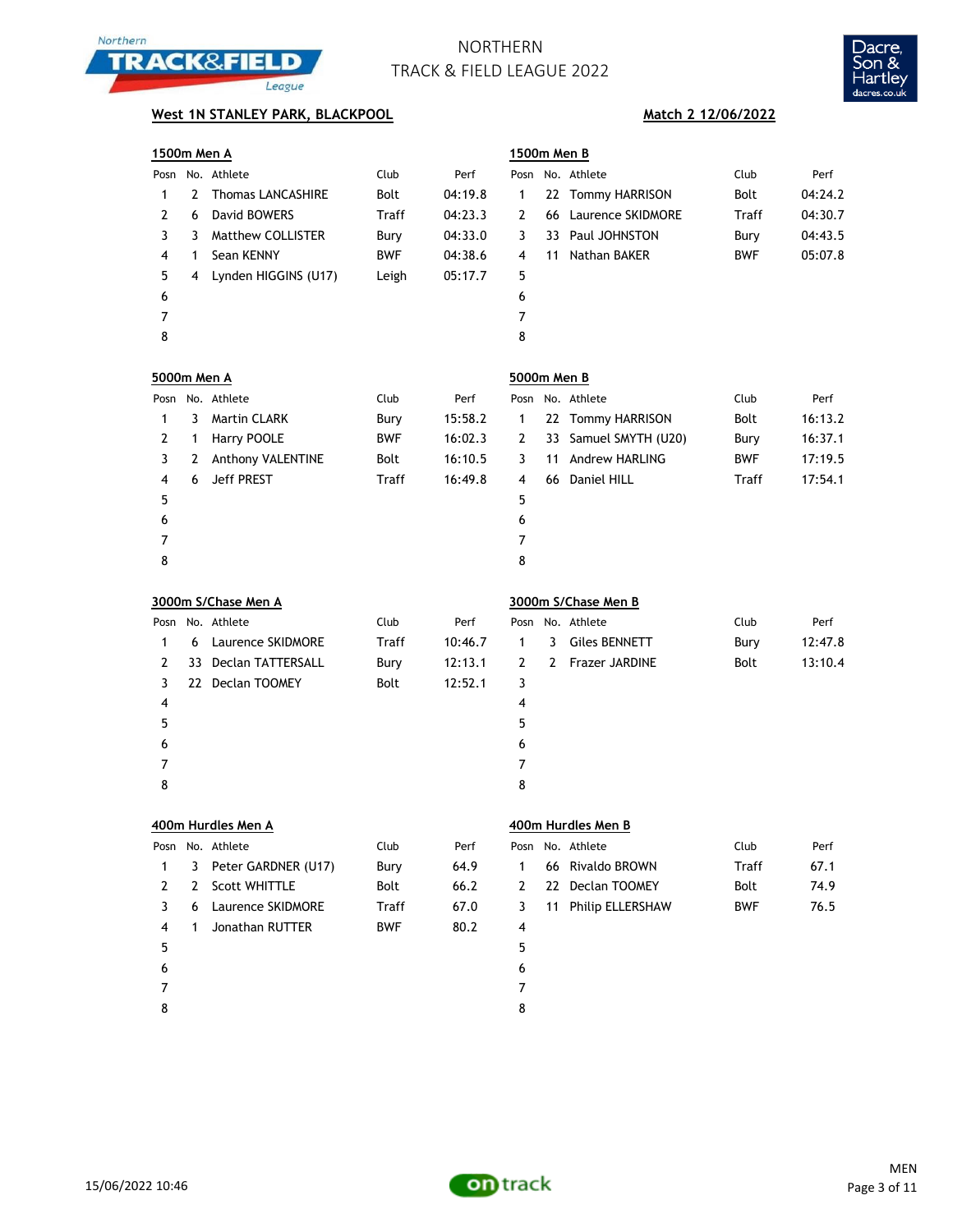



## **West 1N STANLEY PARK, BLACKPOOL Match 2 12/06/2022**

|      |    | 110m Hurdles Men A      | Wind        | $+2.7$ |      | 110m Hurdles Men B | Wind         | $+2.7$ |
|------|----|-------------------------|-------------|--------|------|--------------------|--------------|--------|
| Posn |    | No. Athlete             | Club        | Perf   | Posn | No. Athlete        | Club         | Perf   |
|      | 6  | Luciano LIMA            | Traff       | 15.3   | 1    | 66 Rivaldo BROWN   | <b>Traff</b> | 17.3   |
| 2    | 2  | <b>Scott WHITTLE</b>    | <b>Bolt</b> | 18.7   | 2    | 22 Brian HALL      | Bolt         | 21.4   |
| 3    | 11 | <b>Philip ELLERSHAW</b> | <b>BWF</b>  | 21.2   | 3    |                    |              |        |
| 4    |    |                         |             |        | 4    |                    |              |        |
| 5    |    |                         |             |        | 5    |                    |              |        |
| 6    |    |                         |             |        | 6    |                    |              |        |
|      |    |                         |             |        | 7    |                    |              |        |
| 8    |    |                         |             |        | 8    |                    |              |        |
|      |    |                         |             |        |      |                    |              |        |

|              |     | 100m N/S Men A   | Wind       |      | 100m N/S Men B   | Wind         |
|--------------|-----|------------------|------------|------|------------------|--------------|
| Posn         |     | No. Athlete      | Club       | Perf | Posn No. Athlete | Club<br>Perf |
| $\mathbf{1}$ | 76  | Philip Ellershaw | <b>BWF</b> | 12.5 | 1                |              |
| 2            | -77 | Jonathan Rutter  | <b>BWF</b> | 12.7 | 2                |              |
| 3            |     |                  |            |      | 3                |              |
| 4            |     |                  |            |      | 4                |              |
| 5            |     |                  |            |      | 5                |              |
| 6            |     |                  |            |      | 6                |              |
| 7            |     |                  |            |      | 7                |              |
| 8            |     |                  |            |      | 8                |              |

| Posn |   | Bib Athlete                       | Club       | Perf | Pos            |
|------|---|-----------------------------------|------------|------|----------------|
| 1    | 3 | Jay COOK (U20)                    | Bury       | 5.81 | 1              |
| 2    | 1 | Jefferson KONG (U17)              | <b>BWF</b> | 5.37 | $\overline{2}$ |
| 3    | 2 | <b>Brian HALL</b>                 | Bolt       | 5.31 | 3              |
| 4    |   | 44 Campbell READEY-WILLIAMS Leigh |            | 4.83 | 4              |
| 5    | 6 | Vincent CORRIGAN (U17)            | Traff      | 4.57 | 5              |
| 6    |   |                                   |            |      | 6              |
| 7    |   |                                   |            |      | 7              |
| 8    |   |                                   |            |      | 8              |

### **Long Jump Men A Long Jump Men B**

| Posn    |   | Bib Athlete                       | Club        | Perf | Posn    |   | Bib Athlete                      | Club         | Perf |
|---------|---|-----------------------------------|-------------|------|---------|---|----------------------------------|--------------|------|
| 1       | 3 | Jay COOK (U20)                    | Bury        | 5.81 |         |   | 33 Harvey ROSSINGTON-ROSE (LBury |              | 5.60 |
|         |   | Jefferson KONG (U17)              | <b>BWF</b>  | 5.37 |         |   | 22 Scott WHITTLE                 | Bolt         | 4.85 |
|         | 2 | <b>Brian HALL</b>                 | <b>Bolt</b> | 5.31 |         |   | 11 Philip ELLERSHAW              | <b>BWF</b>   | 4.74 |
| 4       |   | 44 Campbell READEY-WILLIAMS Leigh |             | 4.83 | 4       | 4 | Daniel VENABLES (U20)            | Leigh        | 4.73 |
| 5.      | 6 | Vincent CORRIGAN (U17)            | Traff       | 4.57 | 5.      |   | 66 Laurence SKIDMORE             | <b>Traff</b> | 4.46 |
| 6       |   |                                   |             |      | 6       |   |                                  |              |      |
|         |   |                                   |             |      |         |   |                                  |              |      |
| $\circ$ |   |                                   |             |      | $\circ$ |   |                                  |              |      |

| Posn           | Bib Athlete              | Club       |
|----------------|--------------------------|------------|
| 1.             | 2 Brian HALL             | Bolt       |
| $\overline{2}$ | 3 Jay COOK (U20)         | Bury       |
| 3              | 1 George MACKENZIE (U17) | <b>BWF</b> |
| 4              | 66 Michael O'DONNELL     | Traff      |
|                |                          |            |

### **High Jump Men A High Jump Men B**

|              |   | Posn Bib Athlete       | Club        | Perf | Posn |     | Bib Athlete                      | Club       | Perf |
|--------------|---|------------------------|-------------|------|------|-----|----------------------------------|------------|------|
| $\mathbf{1}$ | 2 | Brian HALL             | <b>Bolt</b> | 1.80 |      |     | 1= 11 Philip ELLERSHAW           | <b>BWF</b> | 1.50 |
|              |   | 2 3 Jay COOK (U20)     | Burv        | 1.70 |      |     | 1= 22 Scott WHITTLE              | Bolt       | 1.50 |
| $3 \quad 1$  |   | George MACKENZIE (U17) | <b>BWF</b>  | 1.65 | 3    |     | 33 Harvey ROSSINGTON-ROSE (LBury |            | 1.45 |
| 4            |   | 66 Michael O'DONNELL   | Traff       | 1.50 |      | . რ | Luciano LIMA                     | Traff      | 1.40 |

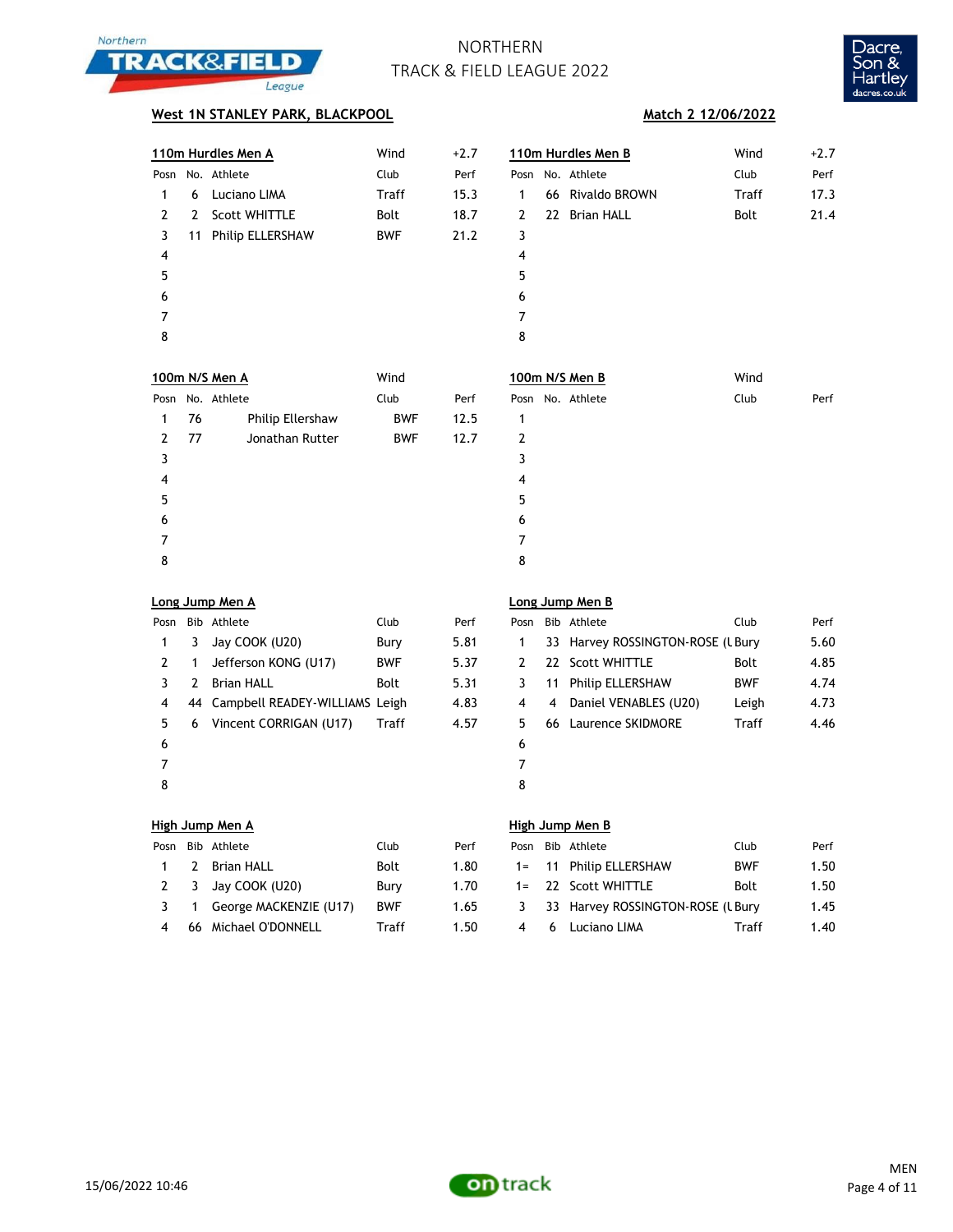



## **West 1N STANLEY PARK, BLACKPOOL Match 2 12/06/2022**

| Triple Jump Men A |  |
|-------------------|--|
|                   |  |

| Posn |   | Bib Athlete               | Club       | Perf  | Pos            |
|------|---|---------------------------|------------|-------|----------------|
| 1    | 2 | <b>Brian HALL</b>         | Bolt       | 11.71 | 1              |
| 2    |   | 33 Adam WARREN (U17)      | Bury       | 10.70 | $\overline{2}$ |
| 3    | 1 | Jefferson KONG (U17)      | <b>BWF</b> | 10.64 | 3              |
| 4    |   | 66 Vincent CORRIGAN (U17) | Traff      | 9.01  | 4              |
| 5    |   |                           |            |       | 5              |
| 6    |   |                           |            |       | 6              |
|      |   |                           |            |       | 7              |
| 8    |   |                           |            |       | 8              |
|      |   |                           |            |       |                |

|      | Triple Jump Men A |                           |            |       |      | Triple Jump Men B |                         |            |       |  |  |
|------|-------------------|---------------------------|------------|-------|------|-------------------|-------------------------|------------|-------|--|--|
| Posn |                   | Bib Athlete               | Club       | Perf  | Posn |                   | Bib Athlete             | Club       | Perf  |  |  |
|      | 2                 | <b>Brian HALL</b>         | Bolt       | 11.71 | 1    |                   | 3 Peter GARDNER (U17)   | Bury       | 10.59 |  |  |
| 2    |                   | 33 Adam WARREN (U17)      | Bury       | 10.70 | 2    |                   | 22 Scott WHITTLE        | Bolt       | 10.02 |  |  |
| 3    |                   | Jefferson KONG (U17)      | <b>BWF</b> | 10.64 | 3    | 11                | <b>Philip ELLERSHAW</b> | <b>BWF</b> | 9.74  |  |  |
| 4    |                   | 66 Vincent CORRIGAN (U17) | Traff      | 9.01  | 4    |                   |                         |            |       |  |  |
| 5    |                   |                           |            |       | 5    |                   |                         |            |       |  |  |
| 6    |                   |                           |            |       | 6    |                   |                         |            |       |  |  |
|      |                   |                           |            |       | 7    |                   |                         |            |       |  |  |
| 8    |                   |                           |            |       | 8    |                   |                         |            |       |  |  |
|      |                   |                           |            |       |      |                   |                         |            |       |  |  |

### **Pole Vault Men A Pole Vault Men B**

| Posn          |   | Bib Athlete              | Club       | Perf |
|---------------|---|--------------------------|------------|------|
| 1             |   | 4 Karran KAPUR-WALTON    | Leigh      | 4.31 |
| $\mathcal{L}$ |   | 1 George MACKENZIE (U17) | <b>BWF</b> | 3.60 |
| $\mathcal{R}$ |   | 6 Michael O'DONNELL      | Traff      | 3.50 |
| 4             | 3 | Natan WITKOWSKI (U20)    | Bury       | 3.20 |

|  | Posn Bib Athlete              | Club | Perf |  | Posn Bib Athlete          | Club.      | Perf |
|--|-------------------------------|------|------|--|---------------------------|------------|------|
|  | 1 4 Karran KAPUR-WALTON Leigh |      | 4.31 |  | 1 11 Jefferson KONG (U17) | <b>BWF</b> | 3.20 |

| Shot Men A |                    |             |       |      | Shot Men B |                 |                                                                                                    |      |  |  |
|------------|--------------------|-------------|-------|------|------------|-----------------|----------------------------------------------------------------------------------------------------|------|--|--|
|            |                    | Club        | Perf  | Posn |            |                 | Club                                                                                               | Perf |  |  |
| 6          | <b>Scott JONES</b> | Traff       | 13.75 |      |            |                 | <b>Traff</b>                                                                                       | 9.26 |  |  |
|            | Jamie THOMSON      | <b>BWF</b>  | 9.81  | 2    | 11         | Jonathan RUTTER | <b>BWF</b>                                                                                         | 7.18 |  |  |
| 4          | Simon FORSTER      | Leigh       | 9.36  | 3    |            |                 | Bury                                                                                               | 6.92 |  |  |
| 3          | Michael ARAIN      | Bury        | 8.78  | 4    |            |                 | Leigh                                                                                              | 6.68 |  |  |
|            | <b>Brian HALL</b>  | Bolt        | 7.63  | 5    | 22.        |                 | Bolt                                                                                               | 6.59 |  |  |
|            |                    |             |       | 6    |            |                 |                                                                                                    |      |  |  |
|            |                    |             |       | 7    |            |                 |                                                                                                    |      |  |  |
|            |                    |             |       | 8    |            |                 |                                                                                                    |      |  |  |
|            |                    | Bib Athlete |       |      |            |                 | Bib Athlete<br>66 Jacob FLETCHER<br>33 Gilbert VAUGHAN (U20)<br>44 Anthony MAIRONIS<br>Martin REID |      |  |  |

| Discus Men A  |   |                        |             |       |      |         | Discus Men B |
|---------------|---|------------------------|-------------|-------|------|---------|--------------|
| Posn          |   | Bib Athlete            | Club        | Perf  | Posn | Bib Ath |              |
| 1             |   | 66 Scott JONES         | Traff       | 38.52 | 1    | 6       | Mic          |
| $\mathcal{P}$ | 3 | Michael ARAIN          | Bury        | 26.64 | 2    | 4       | Sin          |
| 3             |   | 44 Lucas COLLINS (U20) | Leigh       | 24.63 | 3    | 11      | Jor          |
| 4             | 1 | Jamie THOMSON          | <b>BWF</b>  | 23.62 | 4    |         | 33 Pau       |
| 5             | 2 | <b>Scott WHITTLE</b>   | <b>Bolt</b> | 16.38 | 5    |         |              |
| 6             |   |                        |             |       | 6    |         |              |
| 7             |   |                        |             |       | 7    |         |              |
| 8             |   |                        |             |       | 8    |         |              |

| Posn |   | Bib Athlete            | Club       | Perf  |    |    | Posn Bib Athlete  | Club       | Perf  |
|------|---|------------------------|------------|-------|----|----|-------------------|------------|-------|
|      |   | 66 Scott JONES         | Traff      | 38.52 |    | 6  | Michael O'DONNELL | Traff      | 25.69 |
|      | 3 | Michael ARAIN          | Burv       | 26.64 | 2. | 4  | Simon FORSTER     | Leigh      | 22.50 |
| 3    |   | 44 Lucas COLLINS (U20) | Leigh      | 24.63 |    | 11 | Jonathan RUTTER   | <b>BWF</b> | 16.64 |
| 4    |   | Jamie THOMSON          | <b>BWF</b> | 23.62 | 4  |    | 33 Paul JOHNSTON  | Burv       | 11.57 |
| 5.   |   | Scott WHITTLE          | Bolt       | 16.38 | 5. |    |                   |            |       |

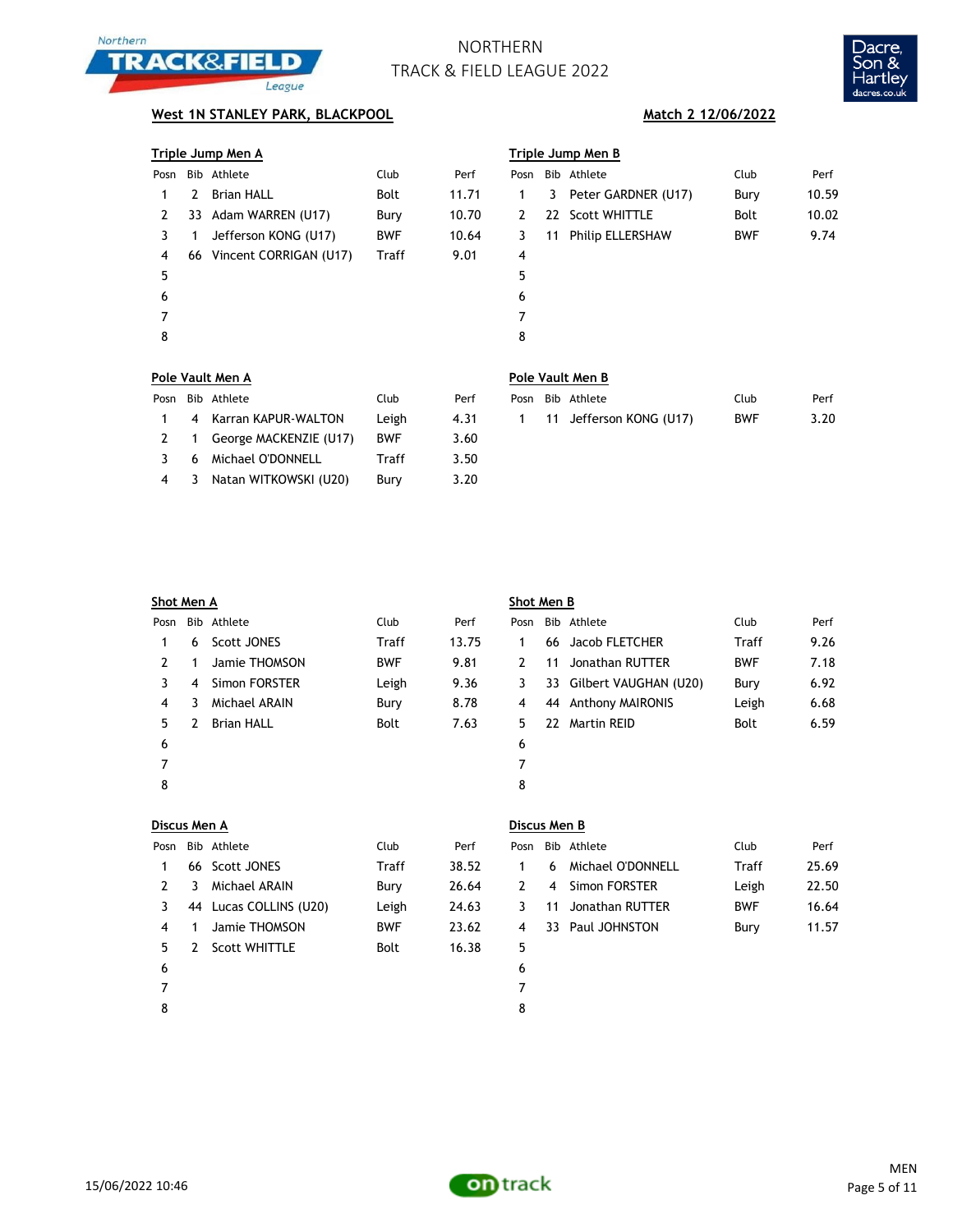



## **West 1N STANLEY PARK, BLACKPOOL Match 2 12/06/2022**

|               |   | Hammer Men A         |              |       | Hammer Men B  |  |                  |              |       |  |  |  |
|---------------|---|----------------------|--------------|-------|---------------|--|------------------|--------------|-------|--|--|--|
| Posn          |   | Bib Athlete          | Club         | Perf  | Posn          |  | Bib Athlete      | Club         | Perf  |  |  |  |
| 1             | 6 | Michael O'DONNELL    | <b>Traff</b> | 30.84 | 1             |  | 22 Brian HALL    | Bolt         | 16.18 |  |  |  |
| $\mathcal{P}$ | 4 | Simon FORSTER        | Leigh        | 29.30 | 2             |  | 33 Paul JOHNSTON | Bury         | 15.24 |  |  |  |
| 3             | 1 | Jamie THOMSON        | <b>BWF</b>   | 28.19 | 3             |  | 66 Alex JONES    | <b>Traff</b> | X     |  |  |  |
| 4             | 3 | Michael ARAIN        | Bury         | 17.87 | 4             |  |                  |              |       |  |  |  |
| 5.            | 2 | <b>Scott WHITTLE</b> | Bolt         | 17.12 | 5             |  |                  |              |       |  |  |  |
| 6             |   |                      |              |       | 6             |  |                  |              |       |  |  |  |
| 7             |   |                      |              |       | 7             |  |                  |              |       |  |  |  |
| 8             |   |                      |              |       | 8             |  |                  |              |       |  |  |  |
|               |   |                      |              |       |               |  |                  |              |       |  |  |  |
| Javelin Men A |   |                      |              |       | Javelin Men B |  |                  |              |       |  |  |  |
|               |   |                      |              |       |               |  |                  |              |       |  |  |  |

| Posn |   | Bib Athlete         | Club        | Perf  |    |    | Posn Bib Athlete         | Club        | Perf  |  |  |  |
|------|---|---------------------|-------------|-------|----|----|--------------------------|-------------|-------|--|--|--|
|      | 4 | Lewis FORSTER (U20) | Leigh       | 55.56 |    |    | 44 Lucas COLLINS (U20)   | Leigh       | 42.94 |  |  |  |
|      | 6 | Michael O'DONNELL   | Traff       | 42.77 |    |    | 66 Jacob FLETCHER        | Traff       | 38.07 |  |  |  |
|      | 3 | Jay COOK (U20)      | Bury        | 38.81 | 3  |    | 33 Gilbert VAUGHAN (U20) | Bury        | 31.21 |  |  |  |
| 4    |   | 22 Declan TOOMEY    | <b>Bolt</b> | 26.48 | 4  | 11 | Jamie THOMSON            | <b>BWF</b>  | 24.18 |  |  |  |
| 5.   |   | Jonathan RUTTER     | <b>BWF</b>  | 25.16 | 5. | 2  | <b>Brian HALL</b>        | <b>Bolt</b> | 20.24 |  |  |  |
| 6    |   |                     |             |       | 6  |    |                          |             |       |  |  |  |
|      |   |                     |             |       | 7  |    |                          |             |       |  |  |  |
| 8    |   |                     |             |       | 8  |    |                          |             |       |  |  |  |

### **4 x 100m Men A**

| Posn |   | No. Club   | Runners                                                              | Perf |
|------|---|------------|----------------------------------------------------------------------|------|
|      |   | Bolt       | Vincent WORTHINGTON (U17) Mark LINTOTT (U17) Jake HARWOOD (U17)      | 46.1 |
|      | 6 | Traff      | Rivaldo BROWN Luciano LIMA Anthony GARDINER (U20) Richard WORKMAN    | 47.0 |
|      |   | <b>BWF</b> | Jefferson KONG (U17) Michael BRENT-REID Jonathan RUTTER Philip ELLER | 48.3 |
| 4    | 3 | Bury       | Akshay MALHOTRA Adam WARREN (U17) Hashim SHAH Harvey ROSSINGTO       | 48.7 |
| 5    |   |            |                                                                      |      |
| 6    |   |            |                                                                      |      |
|      |   |            |                                                                      |      |
|      |   |            |                                                                      |      |

### **4 x 400m Men A**

|   |   | Posn No. Club | <b>Runners</b>                                                            | Perf    |
|---|---|---------------|---------------------------------------------------------------------------|---------|
|   |   | <b>BWF</b>    | Daniel KEARNEY Michael BRENT-REID Matthew HOLTON (U17) Sean KENNY 03:46.2 |         |
|   | 3 | Bury          | Jakada SANDIFORD Jay COOK (U20) Conor WILKINSON Martin CLARK              | 03:47.1 |
|   | 6 | Traff         | David BOWERS Jacob FLETCHER Vincent CORRIGAN (U17) Laurence SKIDM 03:49.9 |         |
|   |   | Bolt          | Tommy HARRISON Declan TOOMEY Martin REID Thomas LANCASHIRE                | 03:51.5 |
| 5 |   |               |                                                                           |         |
| 6 |   |               |                                                                           |         |
|   |   |               |                                                                           |         |
| 8 |   |               |                                                                           |         |

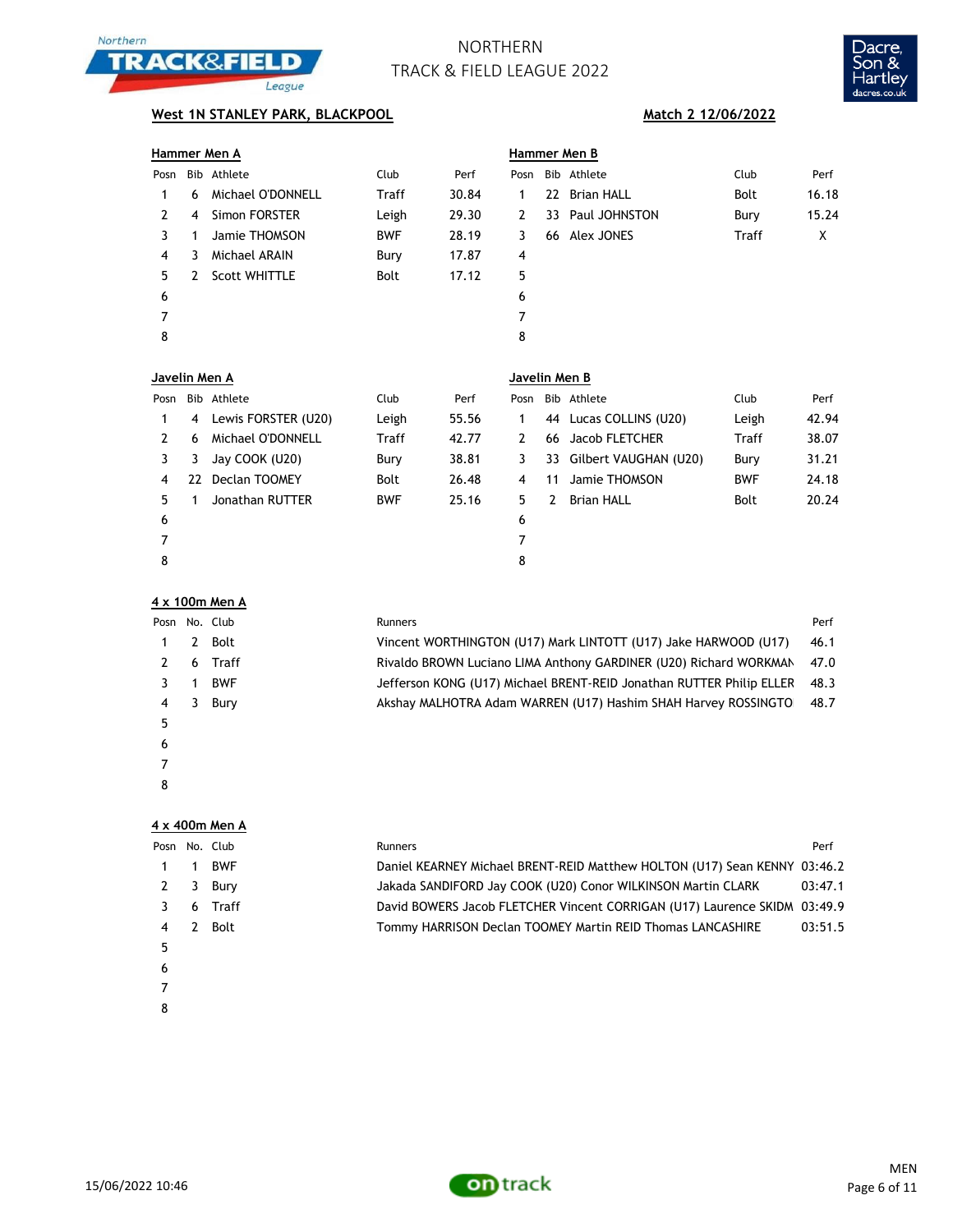



**Match 2 12/06/2022**

### **West 1N STANLEY PARK, BLACKPOOL**

| 100m Women A |   |                        | Wind       | $+2.6$  |     |      |    | 100m Women B            | Wind       | $+5.6$  |     |
|--------------|---|------------------------|------------|---------|-----|------|----|-------------------------|------------|---------|-----|
| Posn         |   | No. Athlete            | Club       | Perf    |     | Posn |    | No. Athlete             | Club       | Perf    |     |
| 1            | 1 | Katy WYPER             | <b>BWF</b> | 12.5    | 752 | 1    |    | 22 Rebecca WEEKES (U20) | Bolt       | 12.6    | 729 |
| 2            | 2 | Olivia KIMBOWA         | Bolt       | 13.1    | 623 | 2    |    | 66 Esther GOMEZ (U17)   | Traff      | 13.3    | 584 |
| 3            | 6 | Louise SMITH           | Traff      | 13.4    | 564 | 3    |    | 11 Grace OATES (U17)    | <b>BWF</b> | 13.4    | 564 |
| 4            | 3 | Anna GISBOURNE (U17)   | Bury       | 13.5    | 545 | 4    | 33 | Kodie BUCKLE (U17)      | Bury       | 13.4    | 564 |
| 5            | 4 | Isabel WEEKES (U17)    | Leigh      | 13.6    | 527 | 5    |    | 44 Zoe BROWN            | Leigh      | 14.2    | 424 |
| 6            |   |                        |            |         |     | 6    |    |                         |            |         |     |
| 7            |   |                        |            |         |     | 7    |    |                         |            |         |     |
| 8            |   |                        |            |         |     | 8    |    |                         |            |         |     |
|              |   | 200m Women A           | Wind       | $+2.6$  |     |      |    | 200m Women B            | Wind       | $+1.8$  |     |
| Posn         |   | No. Athlete            | Club       | Perf    |     | Posn |    | No. Athlete             | Club       | Perf    |     |
| 1            | 1 | Katy WYPER             | <b>BWF</b> | 25.7    | 735 | 1    |    | 22 Rebecca WEEKES (U20) | Bolt       | 26.6    | 645 |
| 2            | 2 | Kennedy LAWSON (U17)   | Bolt       | 26.2    | 684 | 2    |    | 11 Grace OATES (U17)    | <b>BWF</b> | 28.2    | 502 |
| 3            | 6 | <b>Mercedes MERCER</b> | Traff      | 27.1    | 598 | 3    | 66 | Daria DWYER-ROSS (U17)  | Traff      | 29.1    | 431 |
| 4            | 4 | Isabel WEEKES (U17)    | Leigh      | 27.5    | 562 | 4    |    | 33 Hannah PRICE         | Bury       | 33.2    | 190 |
| 5            | 3 | Viola MELINGI          | Bury       | 30.4    | 341 | 5    |    |                         |            |         |     |
| 6            |   |                        |            |         |     | 6    |    |                         |            |         |     |
| 7            |   |                        |            |         |     | 7    |    |                         |            |         |     |
| 8            |   |                        |            |         |     | 8    |    |                         |            |         |     |
|              |   | 400m Women A           |            |         |     |      |    | 400m Women B            |            |         |     |
| Posn         |   | No. Athlete            | Club       | Perf    |     | Posn |    | No. Athlete             | Club       | Perf    |     |
| 1            | 2 | Olivia KIMBOWA         | Bolt       | 59.4    | 704 | 1    |    | 22 Katie ECKERSLEY      | Bolt       | 63.3    | 560 |
| 2            | 3 | Reilly CARSON (U17)    | Bury       | 63.4    | 557 | 2    |    | 66 Cherisse WALLEY      | Traff      | 64.5    | 520 |
| 3            | 6 | Kate SMITH (U20)       | Traff      | 66.4    | 459 | 3    |    | 33 Lola POTTS (U17)     | Bury       | 71.1    | 326 |
| 4            | 1 | <b>Chloe NORMAN</b>    | <b>BWF</b> | 70.3    | 347 | 4    |    | 11 Claire IRONS         | <b>BWF</b> | 125.2   |     |
| 5            |   |                        |            |         |     | 5    |    |                         |            |         |     |
| 6            |   |                        |            |         |     | 6    |    |                         |            |         |     |
| 7            |   |                        |            |         |     | 7    |    |                         |            |         |     |
| 8            |   |                        |            |         |     | 8    |    |                         |            |         |     |
|              |   | 800m Women A           |            |         |     |      |    | 800m Women B            |            |         |     |
| Posn         |   | No. Athlete            | Club       | Perf    |     | Posn |    | No. Athlete             | Club       | Perf    |     |
| 1            | 3 | Hannah PRICE           | Bury       | 02:29.2 | 574 | 1    |    | 11 Leah HOWARD (U20)    | <b>BWF</b> | 02:42.3 | 397 |
| 2            | 2 | Katie ECKERSLEY        | Bolt       | 02:33.2 | 517 | 2    |    | 33 Rachel MARSHALL      | Bury       | 02:49.2 | 318 |
| 3            | 1 | Grace BLINCOW (U17)    | <b>BWF</b> | 02:39.9 | 427 | 3    |    | 22 Lindsay JONES        | Bolt       | 03:02.2 | 192 |
| 4            |   |                        |            |         |     | 4    |    |                         |            |         |     |
| 5            |   |                        |            |         |     | 5    |    |                         |            |         |     |
| 6            |   |                        |            |         |     | 6    |    |                         |            |         |     |
| 7            |   |                        |            |         |     | 7    |    |                         |            |         |     |
| 8            |   |                        |            |         |     | 8    |    |                         |            |         |     |

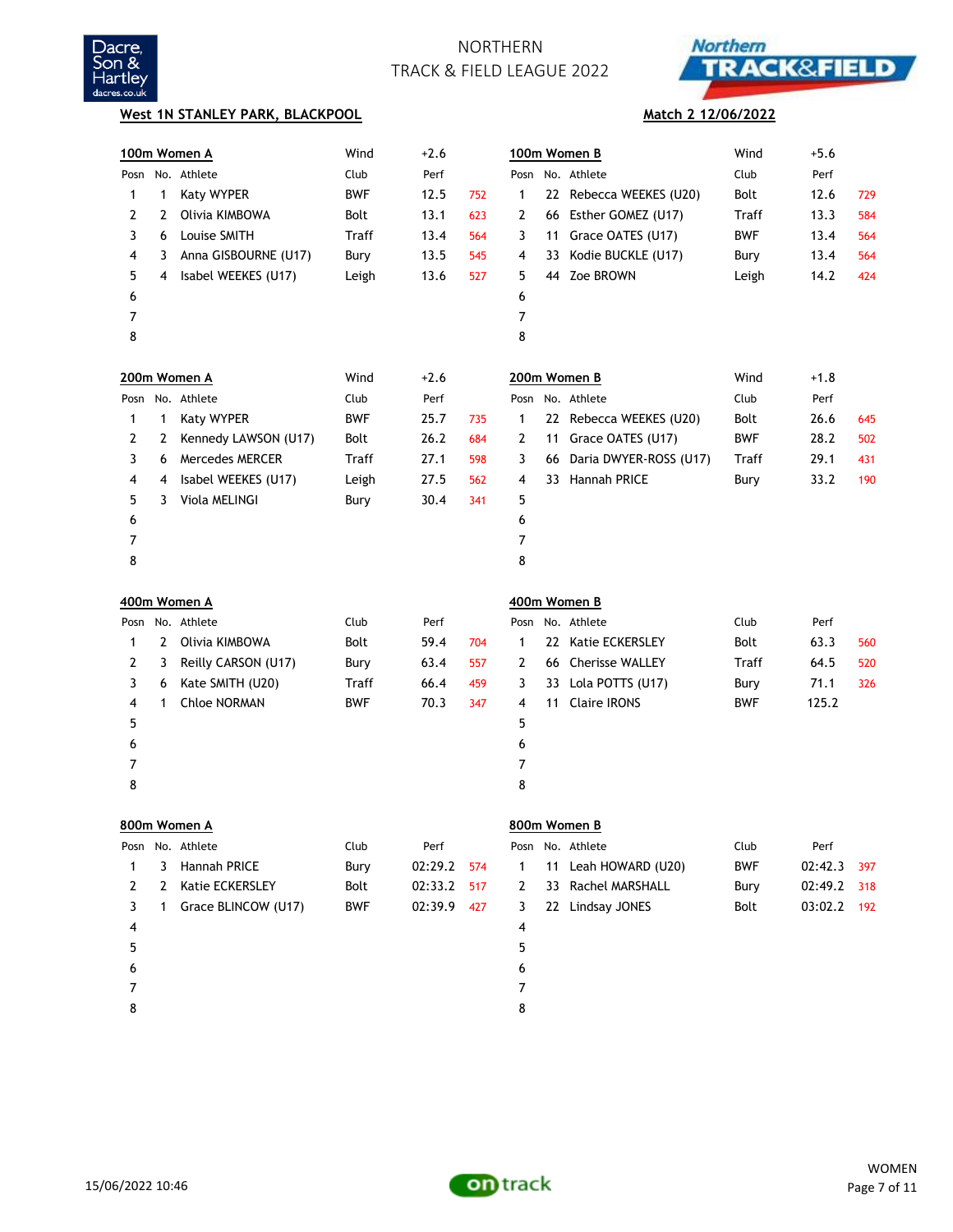



## **West 1N STANLEY PARK, BLACKPOOL Match 2 12/06/2022**

|                |    | 1500m Women A                  |            |         |     |   |    | 1500m Women B        |            |         |     |
|----------------|----|--------------------------------|------------|---------|-----|---|----|----------------------|------------|---------|-----|
|                |    | Posn No. Athlete               | Club       | Perf    |     |   |    | Posn No. Athlete     | Club       | Perf    |     |
| 1              | 4  | Ellie MCONIE-LOWNSBROUGH Leigh |            | 05:11.2 | 548 | 1 | 3  | Rachel MARSHALL      | Bury       | 05:36.6 | 387 |
| 2              | 33 | <b>Katie GEELAN</b>            | Bury       | 05:26.6 | 447 | 2 |    |                      |            |         |     |
| 3              | 1  | Danielle MACPHERSON            | <b>BWF</b> | 06:08.4 | 226 | 3 |    |                      |            |         |     |
| 4              | 2  | Lindsay JONES                  | Bolt       | 06:44.6 | 95  | 4 |    |                      |            |         |     |
| 5              |    |                                |            |         |     | 5 |    |                      |            |         |     |
| 6              |    |                                |            |         |     | 6 |    |                      |            |         |     |
| 7              |    |                                |            |         |     | 7 |    |                      |            |         |     |
| 8              |    |                                |            |         |     | 8 |    |                      |            |         |     |
|                |    | 3000m Women A                  |            |         |     |   |    | 3000m Women B        |            |         |     |
|                |    | Posn No. Athlete               | Club       | Perf    |     |   |    | Posn No. Athlete     | Club       | Perf    |     |
| 1              | 3  | <b>Hannah PRICE</b>            | Bury       | 10:35.4 | 678 | 1 |    | 33 Sarah THOMAS      | Bury       | 11:41.9 | 460 |
| 2              | 1  | Grace BLINCOW (U17)            | <b>BWF</b> | 11:37.9 | 472 | 2 | 11 | <b>Claire IRONS</b>  | <b>BWF</b> | 17:00.0 |     |
| 3              | 2  | Lindsay JONES                  | Bolt       | 13:31.7 | 189 | 3 |    |                      |            |         |     |
| 4              | 6  | <b>Mercedes MERCER</b>         | Traff      | 14:18.2 | 109 | 4 |    |                      |            |         |     |
| 5              |    |                                |            |         |     | 5 |    |                      |            |         |     |
| 6              |    |                                |            |         |     | 6 |    |                      |            |         |     |
| 7              |    |                                |            |         |     | 7 |    |                      |            |         |     |
| 8              |    |                                |            |         |     | 8 |    |                      |            |         |     |
|                |    | 400m Hurdles Women A           |            |         |     |   |    | 400m Hurdles Women B |            |         |     |
|                |    | Posn No. Athlete               | Club       | Perf    |     |   |    | Posn No. Athlete     | Club       | Perf    |     |
| 1              | 2  | Rebecca WEEKES (U20)           | Bolt       | 66.7    | 729 | 1 |    | 33 Beverley MCAULEY  | Bury       | 92.7    | 160 |
| 2              | 6  | <b>Mercedes MERCER</b>         | Traff      | 68.3    | 685 | 2 |    |                      |            |         |     |
| 3              | 3  | Kodie BUCKLE (U17)             | Bury       | 82.2    | 351 | 3 |    |                      |            |         |     |
| 4              |    |                                |            |         |     | 4 |    |                      |            |         |     |
| 5              |    |                                |            |         |     | 5 |    |                      |            |         |     |
| 6              |    |                                |            |         |     | 6 |    |                      |            |         |     |
| 7              |    |                                |            |         |     | 7 |    |                      |            |         |     |
| 8              |    |                                |            |         |     | 8 |    |                      |            |         |     |
|                |    | 100m Hurdles Women A           | Wind       | $+3.8$  |     |   |    | 100m Hurdles Women B | Wind       | $-0.6$  |     |
|                |    | Posn Athlete                   | Club       | Perf    |     |   |    | Posn No. Athlete     | Club       | Perf    |     |
| 1              | 6  | Neve DAVENPORT (U20)           | Traff      | 15.9    | 718 | 1 |    | 66 Kate SMITH (U20)  | Traff      | 18.4    | 490 |
| $\overline{2}$ | 1  | Gracie RUTTER (U17)            | <b>BWF</b> | 20.6    | 323 | 2 |    | 33 Beverley MCAULEY  | Bury       | 28.4    | 3   |
| 3              | 4  | Zoe BROWN                      | Leigh      | 21.0    | 296 | 3 |    |                      |            |         |     |
| 4              | 3  | Nicole PALMER (U17)            | Bury       | 21.9    | 239 | 4 |    |                      |            |         |     |
| 5              |    |                                |            |         |     | 5 |    |                      |            |         |     |
| 6              |    |                                |            |         |     | 6 |    |                      |            |         |     |
| 7              |    |                                |            |         |     | 7 |    |                      |            |         |     |
| 8              |    |                                |            |         |     | 8 |    |                      |            |         |     |

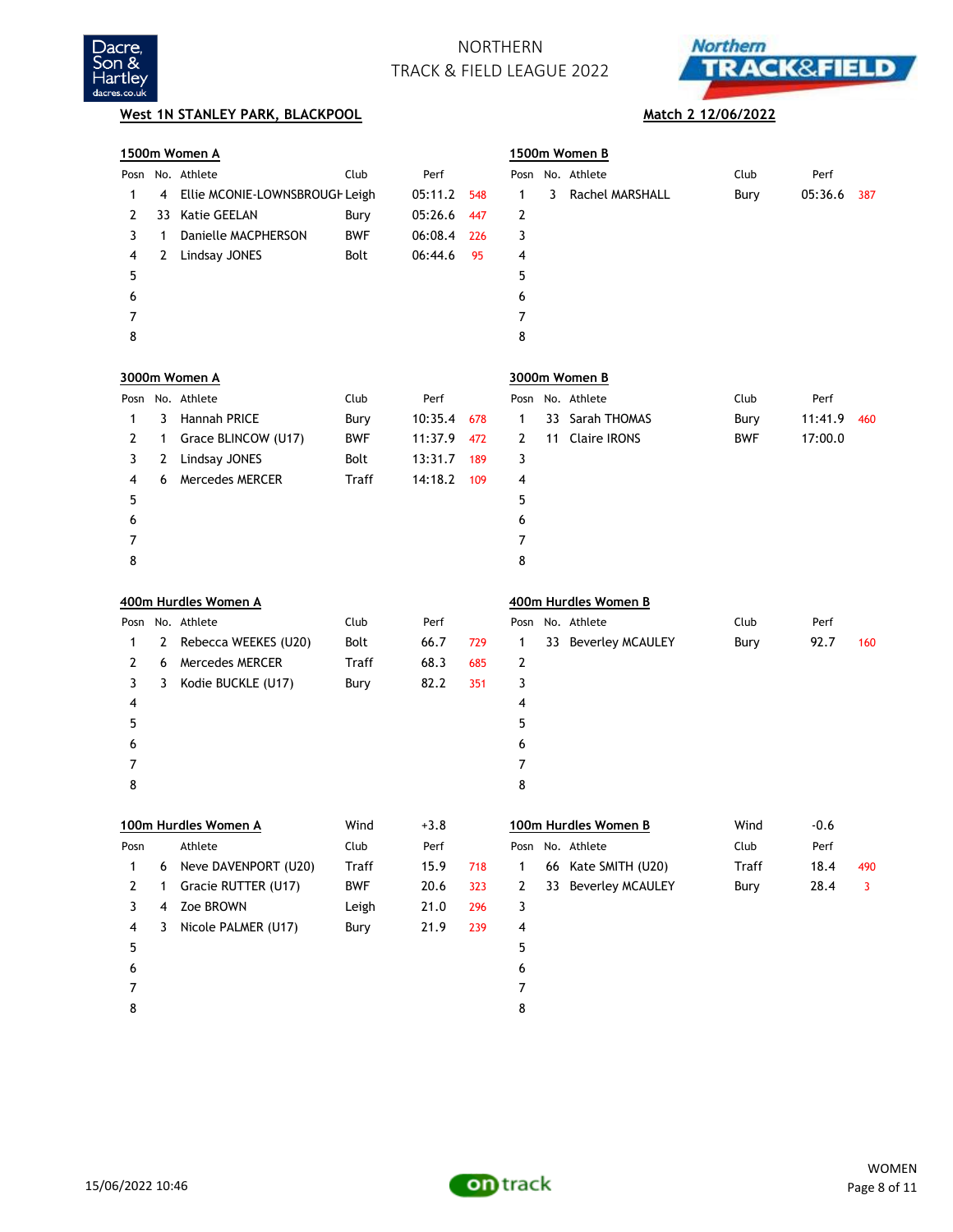



## **West 1N STANLEY PARK, BLACKPOOL Match 2 12/06/2022**

|      |     | 100m N/S Women A    | Wind         |      |     |      |    | 100m N/S Women B    | Wind       |      |     |
|------|-----|---------------------|--------------|------|-----|------|----|---------------------|------------|------|-----|
| Posn |     | No. Athlete         |              | Perf |     |      |    | Posn No. Athlete    | Club       | Perf |     |
| 1    | 70  | Daria Dwyet-Ross    | Traff        | 14.0 | 457 | 1    |    |                     |            |      |     |
| 2    | 71  | Ella Watson         | Bury         | 14.0 | 457 | 2    |    |                     |            |      |     |
| 3    | 81  | Daisy Ryan          | Traff        | 15.3 | 268 | 3    |    |                     |            |      |     |
| 4    | 170 | Mya Stewart         | <b>Traff</b> | 23.9 |     | 4    |    |                     |            |      |     |
| 5    |     |                     |              |      |     | 5    |    |                     |            |      |     |
| 6    |     |                     |              |      |     | 6    |    |                     |            |      |     |
| 7    |     |                     |              |      |     | 7    |    |                     |            |      |     |
| 8    |     |                     |              |      |     | 8    |    |                     |            |      |     |
|      |     | Long Jump Women A   |              |      |     |      |    | Long Jump Women B   |            |      |     |
| Posn |     | Bib Athlete         | Club         | Perf |     | Posn |    | Bib Athlete         | Club       | Perf |     |
| 1    | 2   | Georgia LEVER       | Bolt         | 5.56 | 827 | 1    | 11 | Gracie RUTTER (U17) | <b>BWF</b> | 4.65 | 609 |
| 2    | 6   | Louise SMITH        | Traff        | 5.38 | 784 | 2    | 66 | Esther GOMEZ (U17)  | Traff      | 4.34 | 536 |
| 3    | 1   | Leah HOWARD (U20)   | <b>BWF</b>   | 4.90 | 669 | 3    | 33 | Kodie BUCKLE (U17)  | Bury       | 4.03 | 464 |
| 4    | 3   | Nicole PALMER (U17) | Bury         | 4.38 | 546 | 4    | 22 | Katie ECKERSLEY     | Bolt       | 2.58 | 137 |
| 5    |     |                     |              |      |     | 5    |    |                     |            |      |     |
| 6    |     |                     |              |      |     | 6    |    |                     |            |      |     |
| 7    |     |                     |              |      |     | 7    |    |                     |            |      |     |
| 8    |     |                     |              |      |     | 8    |    |                     |            |      |     |
|      |     | High Jump Women A   |              |      |     |      |    | High Jump Women B   |            |      |     |
| Posn |     | Bib Athlete         | Club         | Perf |     | Posn |    | Bib Athlete         | Club       | Perf |     |
| 1    | 1   | Nia RUTTER          | <b>BWF</b>   | 1.45 | 584 | 1    | 11 | Gracie RUTTER (U17) | <b>BWF</b> | 1.30 | 424 |

| $1 \quad 1$ | Nia RUTTER                   | <b>BWF</b> | 1.45       | 584   | 1 11 Gracie RUTTER (U17) | <b>BWF</b> | 1.30       | 424 |
|-------------|------------------------------|------------|------------|-------|--------------------------|------------|------------|-----|
|             | 2= 2 Georgia LEVER           | Bolt       | 1.40 531   |       | -66                      | Traff      | $1.15$ 264 |     |
|             | $2 = 6$ Neve DAVENPORT (U20) | Traff      | $1.40$ 531 |       | 3 33 Lola POTTS (U17)    | Bury       | 1.10       | 211 |
|             | 4 3 Ella WATSON (U17)        | Bury       | 1.30       | - 424 |                          |            |            |     |

|      | Triple Jump Women A |                           |              |       |     |      | Triple Jump Women B |                   |              |      |     |  |  |  |
|------|---------------------|---------------------------|--------------|-------|-----|------|---------------------|-------------------|--------------|------|-----|--|--|--|
| Posn |                     | Bib Athlete               | Club         | Perf  |     | Posn |                     | Bib Athlete       | Club         | Perf |     |  |  |  |
| 1    | 2                   | Georgia LEVER             | Bolt         | 10.59 | 707 | 1    | 33                  | Ella WATSON (U17) | Bury         | 8.25 | 439 |  |  |  |
| 2    |                     | Katy WYPER                | <b>BWF</b>   | 10.02 | 643 | 2    | 6                   |                   | <b>Traff</b> | 7.80 | 385 |  |  |  |
| 3.   | 3                   | Nicole PALMER (U17)       | Bury         | 9.83  | 622 | 3    |                     |                   |              |      |     |  |  |  |
| 4    |                     | 66 Daria DWYER-ROSS (U17) | <b>Traff</b> | 8.30  | 445 | 4    |                     |                   |              |      |     |  |  |  |
| 5    |                     |                           |              |       |     | 5    |                     |                   |              |      |     |  |  |  |
| 6    |                     |                           |              |       |     | 6    |                     |                   |              |      |     |  |  |  |
|      |                     |                           |              |       |     |      |                     |                   |              |      |     |  |  |  |
| 8    |                     |                           |              |       |     | 8    |                     |                   |              |      |     |  |  |  |
|      |                     |                           |              |       |     |      |                     |                   |              |      |     |  |  |  |



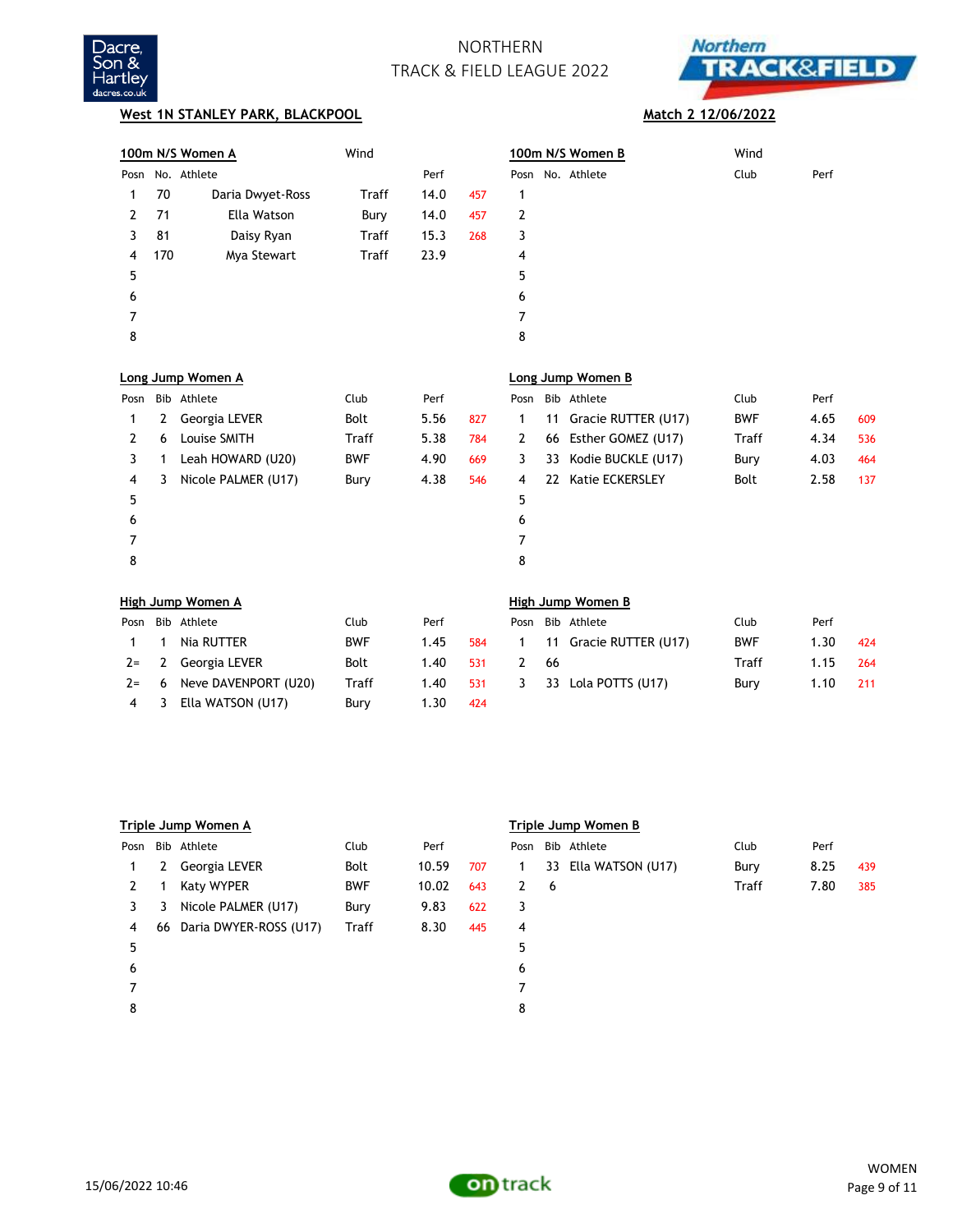



## **West 1N STANLEY PARK, BLACKPOOL Match 2 12/06/2022**

| Pole Vault Women A |                         |            |      |     |  |  | Pole Vault Women B |      |      |  |  |  |  |  |
|--------------------|-------------------------|------------|------|-----|--|--|--------------------|------|------|--|--|--|--|--|
|                    | Posn Bib Athlete        | Club       | Perf |     |  |  | Posn Bib Athlete   | Club | Perf |  |  |  |  |  |
|                    | 1 1 Grace DUNN (U20)    | <b>BWF</b> | 2.80 | 614 |  |  |                    |      |      |  |  |  |  |  |
|                    | 2 3 Reilly CARSON (U17) | Bury       | 1.90 | 364 |  |  |                    |      |      |  |  |  |  |  |
|                    | 3 2 Emma BEGG (U17)     | Bolt       | 1.90 | 364 |  |  |                    |      |      |  |  |  |  |  |
|                    |                         |            |      |     |  |  |                    |      |      |  |  |  |  |  |

|      |     | Shot Women A            |              |       |     |      |    | Shot Women B            |              |       |     |
|------|-----|-------------------------|--------------|-------|-----|------|----|-------------------------|--------------|-------|-----|
| Posn |     | Bib Athlete             | Club         | Perf  |     | Posn |    | Bib Athlete             | Club         | Perf  |     |
| 1    | 1   | Nia RUTTER              | <b>BWF</b>   | 11.64 | 792 | 1    | 11 | Leah HOWARD (U20)       | <b>BWF</b>   | 8.40  | 575 |
| 2    | 4   | Carla WINSTANLEY        | Leigh        | 9.66  | 664 | 2    | 44 | Zoe BROWN               | Leigh        | 7.22  | 482 |
| 3    | 22  | Georgia LEVER           | <b>Bolt</b>  | 8.17  | 557 | 3    | 2  | Rebecca MAKIN           | <b>Bolt</b>  | 6.62  | 431 |
| 4    | 6   | Louise SMITH            | Traff        | 8.04  | 547 | 4    | 66 | Mya STEWART (U17)       | <b>Traff</b> | 4.87  | 251 |
| 5    | 3   | Lucy HILL (U17)         | Bury         | 4.94  | 260 | 5    | 33 | <b>Beverley MCAULEY</b> | Bury         | 4.60  | 216 |
| 6    |     |                         |              |       |     | 6    |    |                         |              |       |     |
| 7    |     |                         |              |       |     | 7    |    |                         |              |       |     |
| 8    |     |                         |              |       |     | 8    |    |                         |              |       |     |
|      |     |                         |              |       |     |      |    |                         |              |       |     |
|      |     | Discus Women A          |              |       |     |      |    | Discus Women B          |              |       |     |
| Posn |     | Bib Athlete             | Club         | Perf  |     | Posn |    | Bib Athlete             | Club         | Perf  |     |
| 1    | 1   | <b>Susan BALL</b>       | <b>BWF</b>   | 26.05 | 610 | 1    | 11 | Michelle BEARD          | <b>BWF</b>   | 23.37 | 564 |
| 2    | 4   | <b>Holly BENSON</b>     | Leigh        | 17.50 | 446 | 2    | 2  | Rebecca MAKIN           | <b>Bolt</b>  | 12.64 | 315 |
| 3    | 6   | <b>Mercedes MERCER</b>  | <b>Traff</b> | 15.01 | 385 | 3    | 3  | Lucy HILL (U17)         | Bury         | 12.54 | 312 |
| 4    | 33  | <b>Beverley MCAULEY</b> | Bury         | 13.31 | 336 | 4    | 66 | Kate MEESON             | Traff        | 10.42 | 229 |
| 5    | 22  | Rebecca REID            | <b>Bolt</b>  | 13.21 | 333 | 5    |    |                         |              |       |     |
| 6    |     |                         |              |       |     | 6    |    |                         |              |       |     |
| 7    |     |                         |              |       |     | 7    |    |                         |              |       |     |
| 8    |     |                         |              |       |     | 8    |    |                         |              |       |     |
|      |     | <b>Hammer Women A</b>   |              |       |     |      |    | <b>Hammer Women B</b>   |              |       |     |
| Posn | Bib | Athlete                 | Club         | Perf  |     | Posn |    | Bib Athlete             | Club         | Perf  |     |
| 1    | 6   | Charlotte STUCHBURY     | Traff        | 41.02 | 745 | 1    | 44 | Zoe BROWN               | Leigh        | 33.12 | 645 |

| Posn |    | Bib Athlete                | Club         | Perf  |     | Posn |    | Bib Athlete         | Club         | Perf  |     |
|------|----|----------------------------|--------------|-------|-----|------|----|---------------------|--------------|-------|-----|
|      | 6. | <b>Charlotte STUCHBURY</b> | <b>Traff</b> | 41.02 | 745 |      |    | 44 Zoe BROWN        | Leigh        | 33.12 | 645 |
|      | 4  | <b>Holly BENSON</b>        | Leigh        | 35.59 | 677 | 2    |    | 22 Rebecca MAKIN    | <b>Bolt</b>  | 27.76 | 571 |
|      | 2  | Louise Kay                 | Bolt         | 29.04 | 589 | 3    | 11 | Michelle BEARD      | <b>BWF</b>   | 24.80 | 526 |
| 4    |    | Susan BALL                 | <b>BWF</b>   | 25.58 | 538 | 4    |    | 33 Beverley MCAULEY | Bury         | 13.32 | 315 |
| 5.   |    | Lucy HILL (U17)            | Bury         | 20.71 | 460 | 5.   |    | 66 Kate MEESON      | <b>Traff</b> | 12.59 | 299 |
| 6    |    |                            |              |       |     | 6    |    |                     |              |       |     |
|      |    |                            |              |       |     |      |    |                     |              |       |     |
| 8    |    |                            |              |       |     | 8    |    |                     |              |       |     |